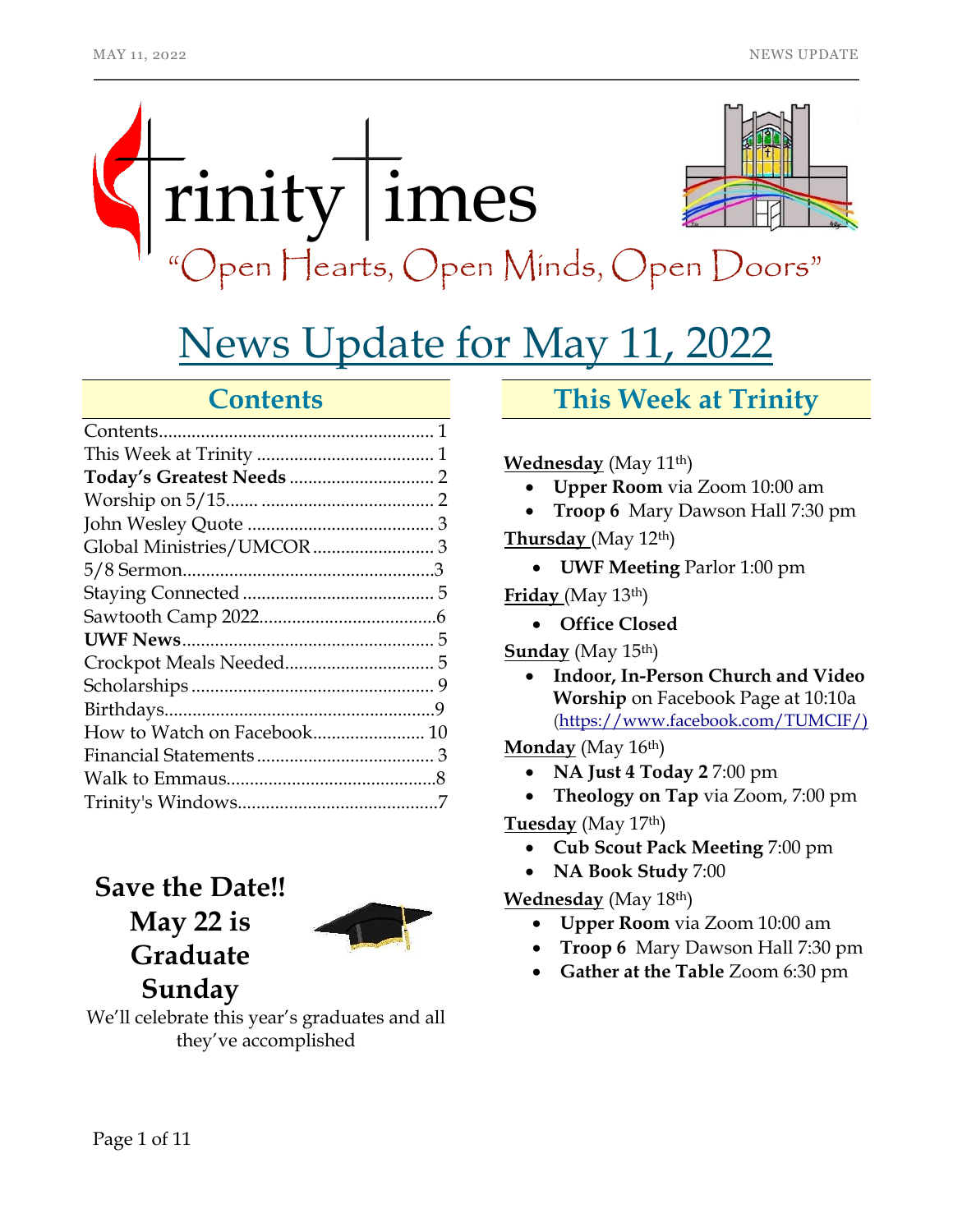# **Worship on 5/15**

<span id="page-1-1"></span>Although we like to think that we are special in God's plan and love, scriptures like this one from Acts are a reminder that God loves all people.

Theme for the day: God Declares New Life to EVERYONE Sermon Title "Let's Eat" (Acts 11:1-18)

*By the time Peter and his friends from Joppa returned to Jerusalem, news about outsiders accepting God's message had already spread to the Lord's emissaries and believers there. Some of the circumcised believers didn't welcome Peter with joy, but with criticism.*

*Why did you violate divine law by associating with outsiders and sitting at the table with them for a meal? This is an outrage! Peter patiently told them what had happened, laying out in detail the whole story.*

*I was in Joppa, I was praying, and I fell into a trance. In my vision, something like a huge sheet descended from the sky as if it were being lowered by its four corners. It landed right in front of me. It was full of all kinds of four-footed creatures that we would call unclean—I could identify mammals, snakes, lizards, and birds. Then I heard a voice say, "Get up, Peter! Kill these creatures and eat them!" Of course, I replied, "No way, Lord! Not a single bite of forbidden, non-kosher food has ever touched my lips." But then the voice spoke from heaven a second time: "If God makes something clean, you must not call it dirty or forbidden." This whole drama was repeated three times, and then it was all pulled back up into the sky.*

*At that very second, three men arrived at the house where I was staying. They had come to me from Caesarea. The Holy Spirit told me I should go with them, that I shouldn't make any distinction between them as Gentiles and us as Jews. These six brothers from Joppa came with me; and yes, we entered the man's home even though he was an outsider.*

*The outsider told us the story of how he had seen a heavenly messenger standing in his house who said, "Send to Joppa and bring back Simon, also called Peter, and he will give you a message that will rescue both you and your household." Then I began to speak; and as I did, the Holy Spirit fell upon them—it was exactly as it had been with us at the beginning. Then I remembered what Jesus had said to us: "John ritually cleansed people with water through baptism, but you will be washed with the Holy Spirit." So, if God gave them the same gift we were given when we believed in the Lord Jesus, the Anointed One, who was I to stand in God's way?*

*There was no argument, only silence.*

*Well then, we must conclude that God has given to the outsiders the opportunity to rethink their lives, turn to God, and gain a new life.*

© The Voice

### <span id="page-1-0"></span>**Today's Greatest Needs**

- **Coats**
- **Belts**
- **Clothing**
- **Boots**
- **Deodorant**
- **Kitchen Storage Containers**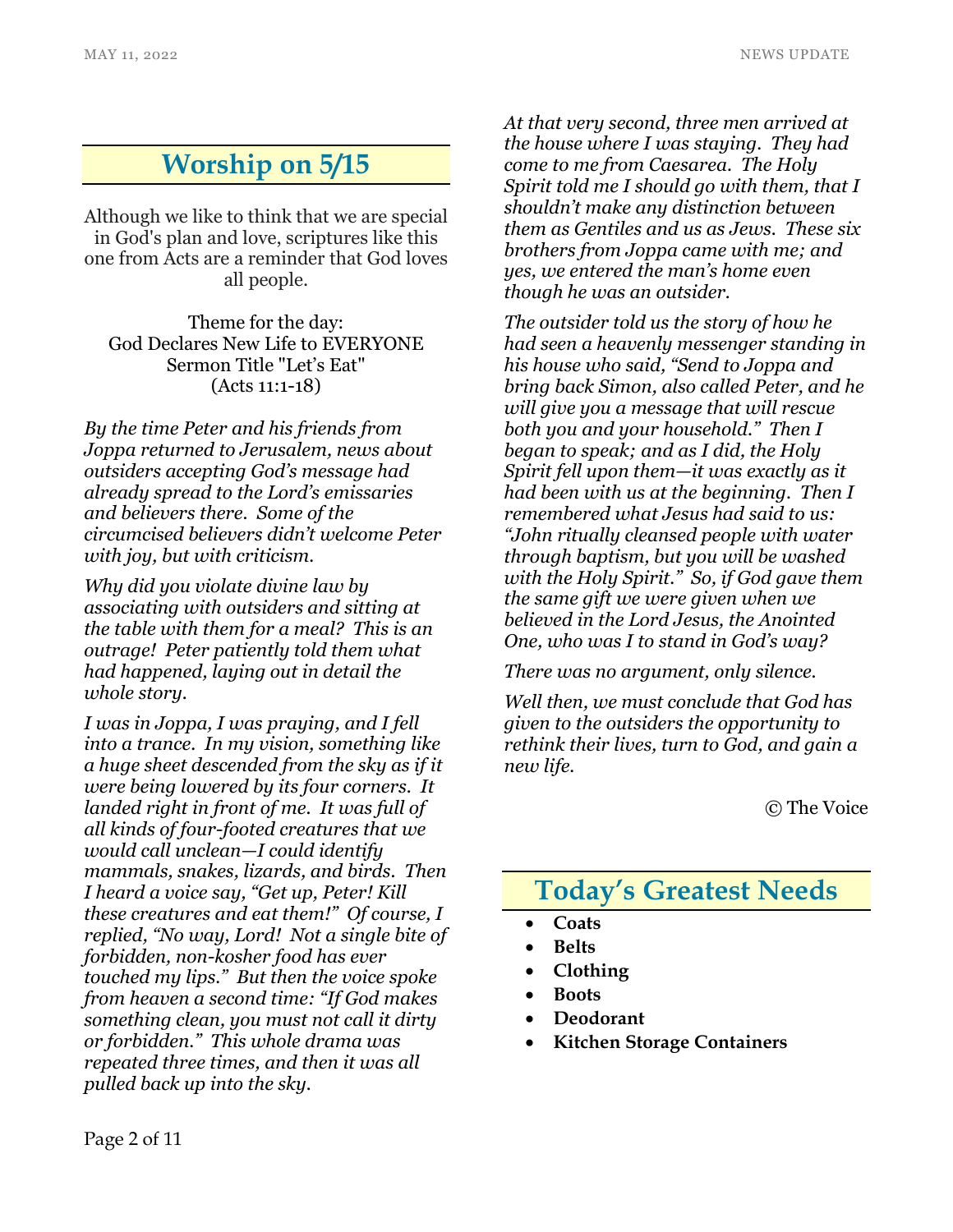### **John Wesley Quote**

<span id="page-2-0"></span>*This is part two of a two part quote from Wesley. Thanks for staying tuned in for the continuation of our Wesley Quote.*

The first evening about twelve persons came; the next week thirty or forty. When they were increased to about a hundred, I took down their names and places



of abode, intending, as often as it was convenient, to call upon them at their own houses. Thus, without any previous plan or design, began the Methodist Society in England.

> *-Sermon at the foundation of the City Road Chapel*

# <span id="page-2-1"></span>**Global Ministries/UMCOR**

To provide humanitarian assistance to the Ukrainian people in the wake of the



Russian invasion of their country you may contribute to Advance #982450, UMCOR International Disaster Response and Recovery. This fund will provide direct assistance to those in Ukraine as well as assistance to Ukrainians fleeing to neighboring countries.

Gifts to support the people of Ukraine can be made in the following ways:

Check to Trinity UMC with "UMCOR # 982450-Ukraine" written on the memo line. We will get it to them.

Online: https://umcmission.org/advanceproject/982450

One hundred percent of all Advance contributions go to the designated cause.

The United Methodist community in Ukraine, though quite small, is actively engaged in assisting neighbors in need. Global Ministries is in touch with the church's leadership as well as with church leaders in countries welcoming those who are fleeing from violence in Ukraine."

### <span id="page-2-2"></span>**Financial Statements**

Our church's financial status for year-to-date March 31, 2022:





 $Income =$  \$ 40.494.25 Expenses =  $$47,451.94$ Difference =  $\leq$  -6,957.69>

Thank you for your continued generosity. More than ever, the world needs what our church offers!

# **Sermon from 5/8**

"Get Up!"

(Based on Acts 9:36-43)



I had planned on preaching about the good works of Tabitha this morning, and how we can use her as a model to keep our hands busy for the Lord. There was even going to be a nice tie-in with the gospel lesson about how when Jesus' sheep respond to the

Page 3 of 11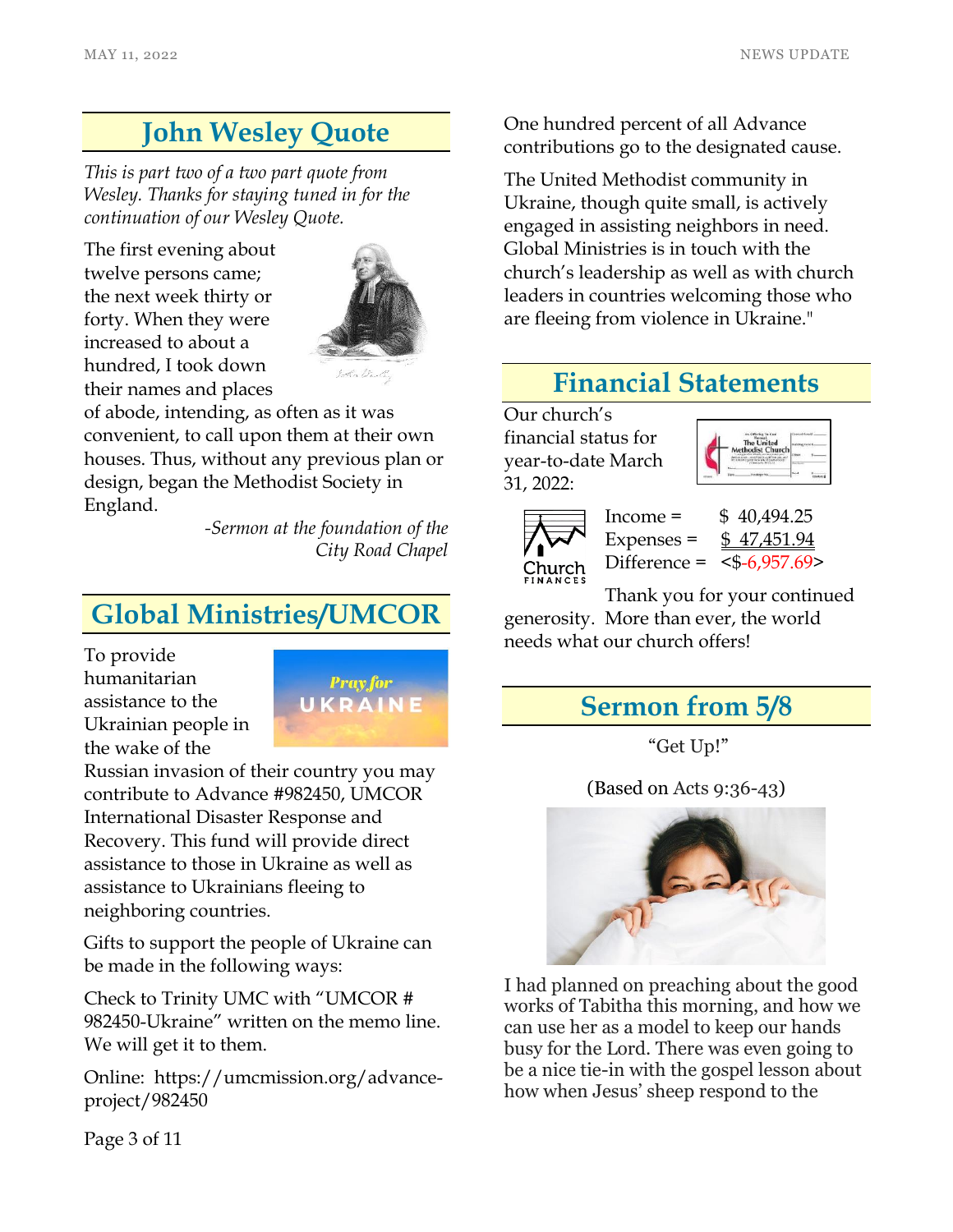Lord's voice and follow him into the fullness of life— like Tabitha's dead body responded to Peter's command to stand up and return to life. The sermon was going to draw a comparison between Tabitha's story of resurrection, and that of Jairus daughter being raised from the dead. Both are beautiful stories of how our God values women's lives outside of their capacity to reproduce.

But the Holy Spirit is leading me to share another message for Mother's Day. Now me, personally, I *love* Mother's Day. It gives me an opportunity to reflect on the wonderful, strong, brave, caring, women in my life who helped mold me into who I am. But *my* story and *my* feelings are not *every* woman's story or feelings. You see, my Facebook feed is filled with pleas not to preach about Mother's Day; not to recognize the modern American version of this holiday began in the United States in the early 20th century at the initiative of Anna Jarvis, who organized the first Mother's Day service of worship and celebration at Andrews Methodist Episcopal Church. Jarvis herself regretted how commercial the day eventually became.

It seems ironic to me that a day I associate with the wise women in my life, falls so close to a week, when a leaked draft majority opinion from the supreme court suggests that we are on the brink of taking away a woman's right to choose whether she will bear a child or not; I am saddened, no, horrified. Please, let me make it 100% clear, if a woman is in a position to bear and provide for a child, she will… but she should have the autonomy to choose for herself.

For many women, rather than Mother's Day being joyful, it is a day of sorrow and heartache. The reasons vary. For some, the pain is about being unable to bear children (which often means they have had

miscarriages, like I have), or they have broken relationships with their mothers, or they feel like they have failed to be an adequate mother to the children that they have physically given birth to (and I can check that box also). Being a mom is complex!

Annette was one of my closest friends in high school. She was one of the few folks from school that I stayed in touch with after getting married. I was the matron of honor at Annette's wedding. A few months later she called me— so excited about being pregnant.

Annette and Matt heard a heartbeat at the 16 week ultrasound. The doctor told them they were good to go, no more testing necessary.

Baby Amelia died a few hours after being born. She had a functioning heart, but no other supporting organs; no liver, no kidneys, no stomach and no frontal lobes in her brain. Amelia passed the test for being a person as far as our about to be current "heartbeat bills" go, but she was never a viable life.

Amelia was carried to term. It was a difficult delivery, and Annette was rendered unable to carry future pregnancies to term. Annette has never gotten over the sorrow connected to motherhood. Being a mom is complex! Not being able to be a mom is complex!

Sometimes I have the honor of sharing words that others may not be able to give voice to. This is such a day. I pray you will love those around you deeply. Appreciate what awesome folks they are, and tell them!

Blessings, Reverend Ruth Amen

Page 4 of 11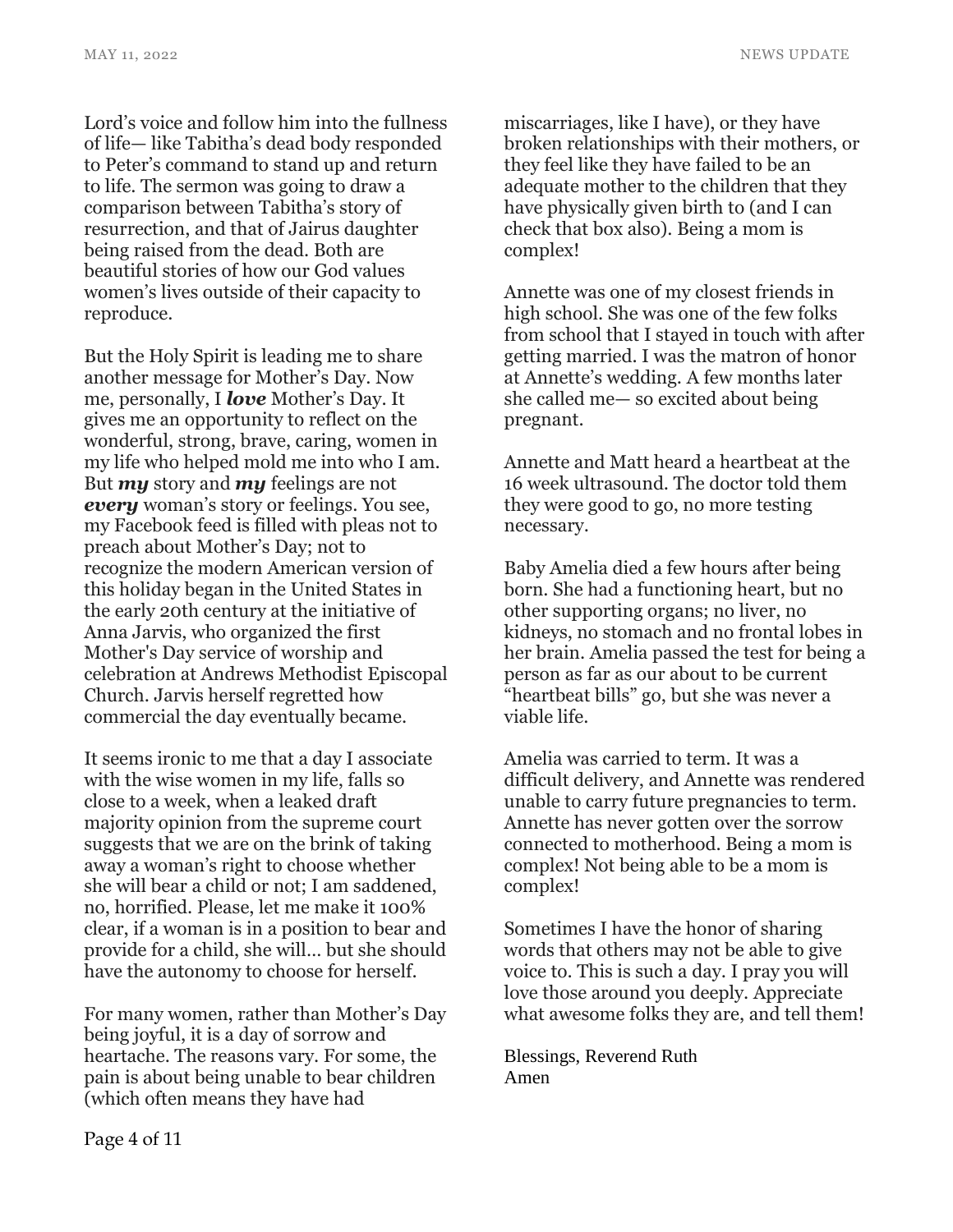# **Staying Connected**

<span id="page-4-0"></span>Each Sunday Worship videos will be posted on Trinity's Facebook page [\(https://www.facebook.com/TUMCIF/\)](https://www.facebook.com/TUMCIF/). If you go to Trinity's web page [\(www.TUMCIF.org](http://www.tumcif.org/)) you can find a link to the Facebook page. Be sure to "like" and "follow" Trinity's Facebook page if you want our content to show up in your personal Facebook feed. Please call Ruth at 208-419-7870 if you have difficulties finding the videos.

Check Trinity's YouTube channel for videos of weekly worship at: [https://www.youtube.com/channel/UCZ](https://www.youtube.com/channel/UCZz1YGrdRCH6HIND2LpVCgg)

[z1YGrdRCH6HIND2LpVCgg](https://www.youtube.com/channel/UCZz1YGrdRCH6HIND2LpVCgg)

# **Crockpot Meals Needed**



Compassionate Care Need! We need crock pot or casserole lunches for the homeless people that stop by the Day Shelter.

We will provide the

cooking container and the ingredients, as necessary. Please help with all the love in your heart. Contact Don in the office. **The next available dates are: May 15th, 16th, and 17th.**

Also, donations of canned food (with pulltops) would be greatly appreciated. Examples of greatest needs are:

- Instant Ramen Noodles
- Pasta (E.g. : Chef Boyardee)
- Corn, Green Beans, & Mixed Vegetables
- Meats
- Soups
- Spaghetti Sauce

**Thanks** to Ann Shively, Jill Ecklesdaffer, Tricia, Nancy Copp, Cindy Woolf, Heather Rutledge, Dixie Oswald, Kay Kiefner, Kathy Harder, Bev Kemp, Jo Ann & Gary Rose, and Marcia & Tommy Lew for their preparation of food, generous donation of time, and compassion in helping with feeding the hungry.

### **UWF News**

Hello UWF, our next meeting will be this Thursday, May 12th in the



United Women

church parlor. Our special guest, arranged by Jan Karinen, will be Julie McMurtrey from the College of Eastern Idaho. She is Senior Coordinator for the Center for New Directions, a program whose mission is to assist adults wishing to change or improve their education and /or employment. Ms. McMurtrey will address women's needs in particular. It should be a very informative presentation. Make plans to come.

Remember UWF does not meet in June and July. We will have a get-together in August. Plans to be announced later.

Hope to see you Thursday!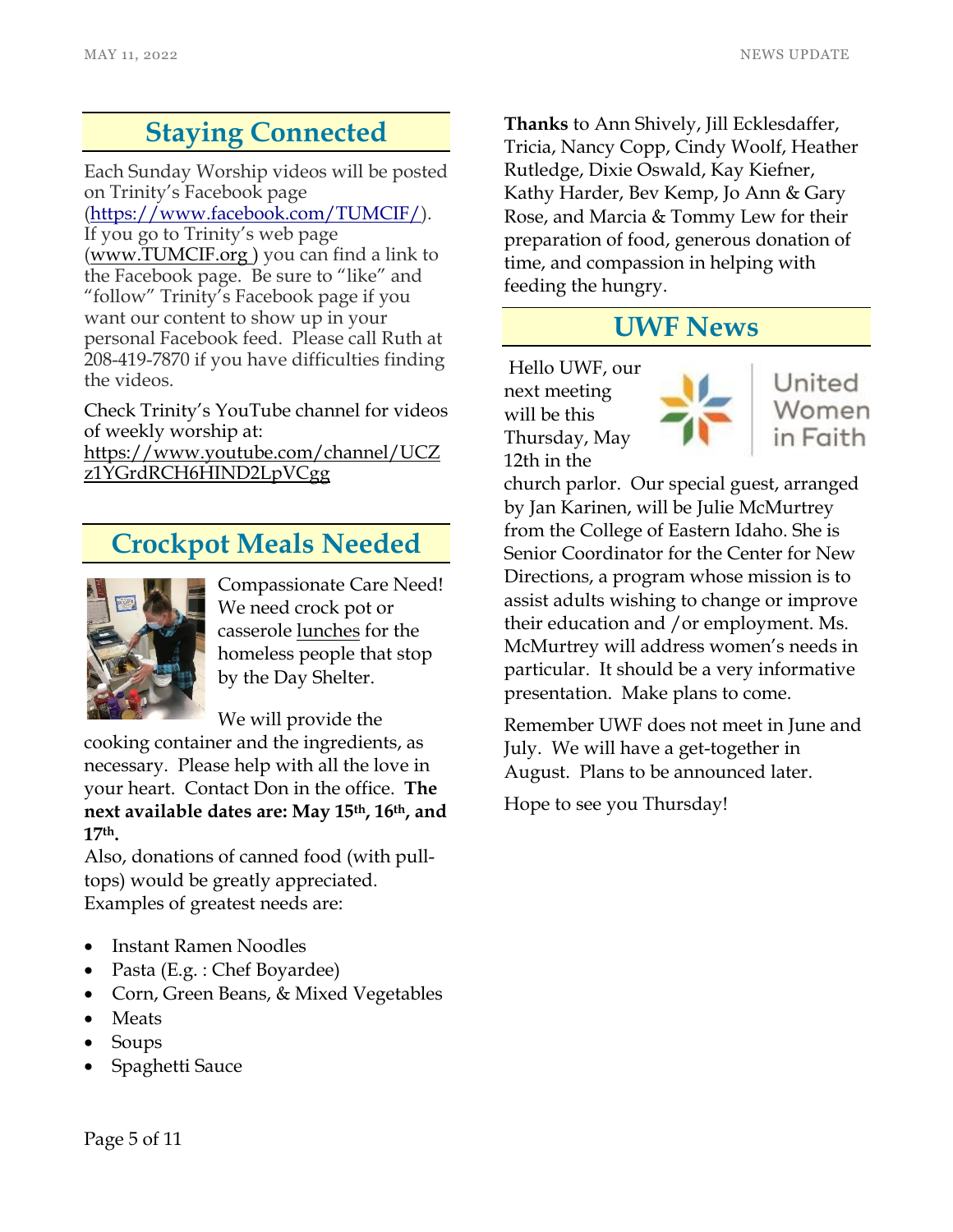

#### UNITED METHODIST CHURCH CAMPING PROGRAM

Sawtooth Camp is remotely located in an alpine valley 35 miles north of Fairfield, Idaho, on the North Fork of the Boise River. This picturesque camp is a blend of mountains, meadows and a winding river that offers a wide range of wilderness experiences.

 $COME$  to the wonder of God's mountain creations. Hike up to a mountain lake and watch a falcon soar in the wind currents.

 $CARE$  to learn about relationships with others yourself and God, Sing at campfire and help a new friend make the perfect s'more.

 $SEEK$  to explore nature, faith, and your vision.

Watch for moose and deer, or listen to the chatter of squirrels & chipmunks.

 $\mathcal{S}$ HARE fun and fellowship with your past, present and future friends.

Laugh with new friends as you share fresh baked bread.

Mountain bikes are available at the camp to use on the trails that run through the 120 acres of camp and the surrounding



National Forest. Zip lines are part of a challenge course used to develop community.

The river winding through the camp offers refreshing water activities.

#### **Register on-line at [gocamping.org](https://www.gocamping.org/) or call 503-802-9210 for more information**

**Elementary**

Completed Grades 3rd-6th 7/10/2022 - 7/16/2022

### **Junior High Camp**

Completed Grades 6th-8th 7/17/2022 - 7/23/2022

#### **Senior High Camp** Completed Grades 9th-12th

7/24/2022 - 7/30/2022

Eastern Idaho Campers contact Betty Anderson call or text at 208-521-3039 or email [bettyellenba@gmail.com](mailto:bettyellenba@gmail.com) You can also leave a message with the Trinity church office at 208-522-7921. Please let Betty know if you are going to camp so she can coordinate transportation. Scholarships are available from the conference and from Trinity United Methodist Church in Idaho Falls.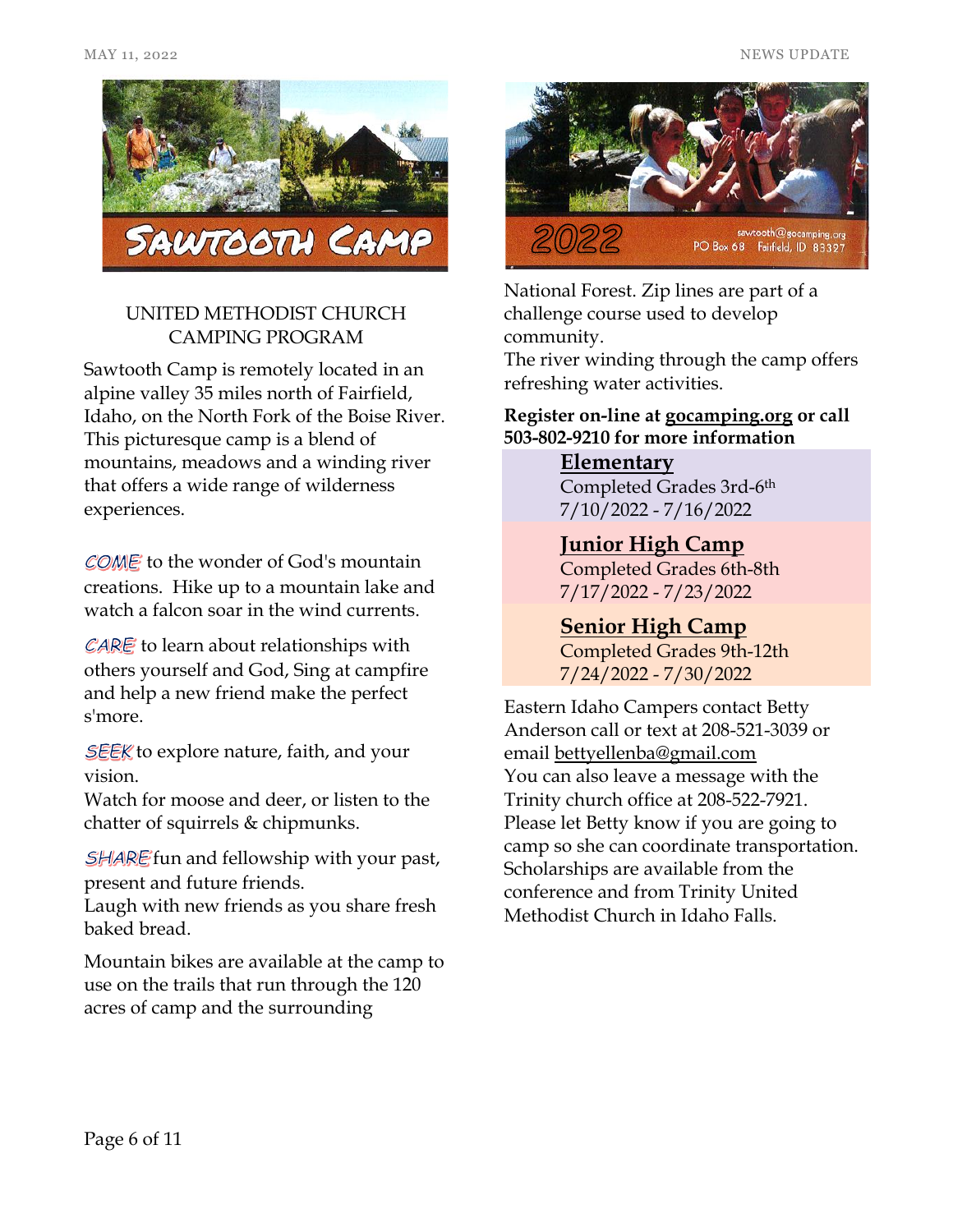### **Trinity's Windows**

The trustees have received a \$10,000 grant from the Idaho Heritage Trusts to help with the restoration of two more vent windows along the north aisle of the sanctuary. This is about one-third of the cost of the project. The project includes \$13,000 for window restoration, \$14,000 for three crates of custom glass, \$1,000 for shipping and \$3,000 for a contingency. We have received contributions from church members to help kick-start our fund raising and have identified other possible sources of funding, but still need the support of Trinity members and friends to make this project a reality.

As part of the planning process, a detailed condition report was prepared for both of the vent windows. We want to share a summary of the condition report in the newsletter so you will know why the windows need to be restored. The steel sashes of the two vent windows are stamped with identifying numbers 17 and 19. Since the condition of both vent windows is similar, only the details of Sash 17 will be discussed in this article. A copy of the complete condition report can be requested from the church secretary or Richard Dickson.

A photo of the glass in Sash 17 is shown below.



A sketch of Sash 17 was prepared to document the visible cracks in individual panes of glass and identify the panels that have been replaced with mismatched glass.

|    | Replaced |  |    |    | ls |          | 8 | Replaced | $\overline{10}$ | 11 | z              | $Re \, placed$<br>13  | 14 |
|----|----------|--|----|----|----|----------|---|----------|-----------------|----|----------------|-----------------------|----|
|    | Replaced |  | 18 |    |    | 20       |   |          |                 | 22 |                | Replaces              | 25 |
| 15 | 26       |  | 27 |    |    |          |   |          |                 | 31 | $\overline{c}$ | <b><i>REMEVEL</i></b> |    |
|    | Keolacei |  | 34 | 35 |    | Replaced |   | 37       |                 | 38 |                | Replaced              |    |
|    |          |  |    |    |    | 4.1      |   | 44       |                 | 45 |                |                       | 46 |

The vent window has a total of 45 individual rectangular panes of glass. In Sash 17, eight panes have been replaced and eleven other panes have visible cracks. Silicone caulk has been smeared over some of the cracks to try to stabilize them. The silicone caulk will need to be removed during restoration.

The small panes along the border (Panes 1, 14, 15, 25, 40, 41, 42, 43, 44, 45 & amp; 46) are called fillets. The fillets are almost entirely obscured by the angle iron of the sash, but based on past experience additional cracking is likely. In 1978, the windows were installed using silicon caulk, rather than glazing cement which probably contributed to the cracking of the fillets. Damage obscured by the sash may also be present in the top edges of some panes along the top row of the vent (i.e., panes 2 to 13).

Depending on the severity of the cracking, some of the larger panes of the window may be repaired by gluing the pieces together with museum-grade epoxy. As an example, the cracking in pane 4 is shown in the following photo.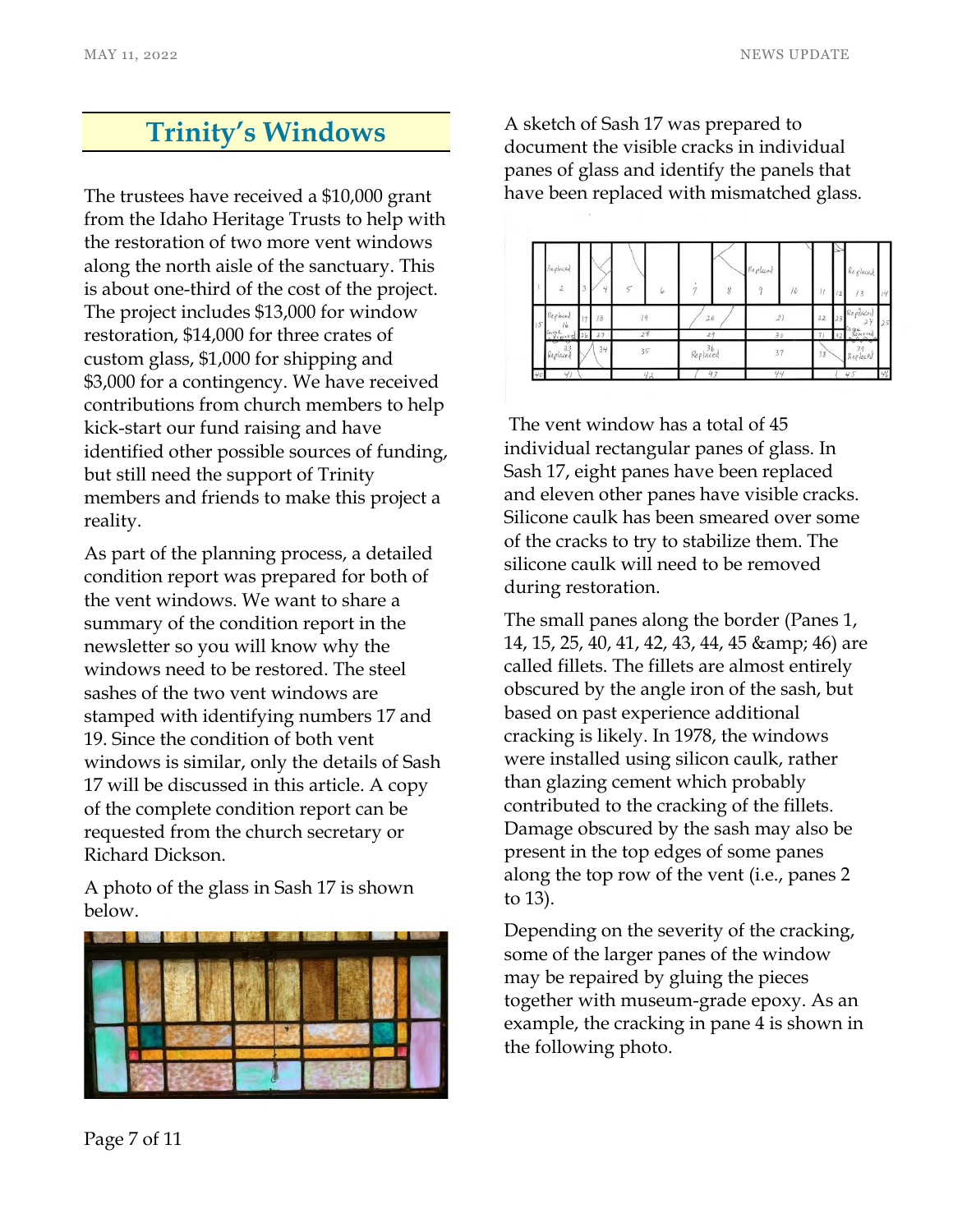

If the cracks in a pane cannot be repaired, the pane will need to be replaced. The replacement glass will come from three crates of custom-made glass that will be procured as part of this project to match the primary colors of glass in our windows. After procuring the custom glass, we will have an adequate supply of replacement glass to use for future restoration projects.

Seven panes (2, 13, 16, 24, 33, 36 & amp; 39) have been replaced with a green and purple glass that looks like the colors in a watermelon (See pane 2 in the previous photo). The replacement glass has a smooth finish that is quite different from the rough granite-catspaw finish of the original 1917 glass. The mismatched panes will be replaced with better matches from the three crates of custom glass. The streaky amber glass in pane 9 has been replaced with glass that is a relatively good match to the original. During the restoration, a decision will be made to either keep this pane or replace it with new custom-made glass.

No failed lead came was observed, however the stained glass in Sash 17 has a noticeable convex ow across both the length and width of the window. The sagging is probably caused by the downward pull of gravity when the vent window is open. During restoration, steel support bars will be installed to prevent future sagging.

We all admire and appreciate the beauty of our Trinity's stained glass windows. They represent a legacy from our past, and we need to be good stewards of this treasure. Now is the time to continue restoring the windows to their original beauty. The trustees will need the support of Trinity members and friends to raise the required funds to proceed with the restoration project.

Donations can be made to the Stained Glass Repair fund at Trinity. If you would like additional information, please contact Richard Dickson, Jo Ann Rose, Nancy Stuart or the church office.

### **Walk to Emmaus Gathering**



Page 8 of 11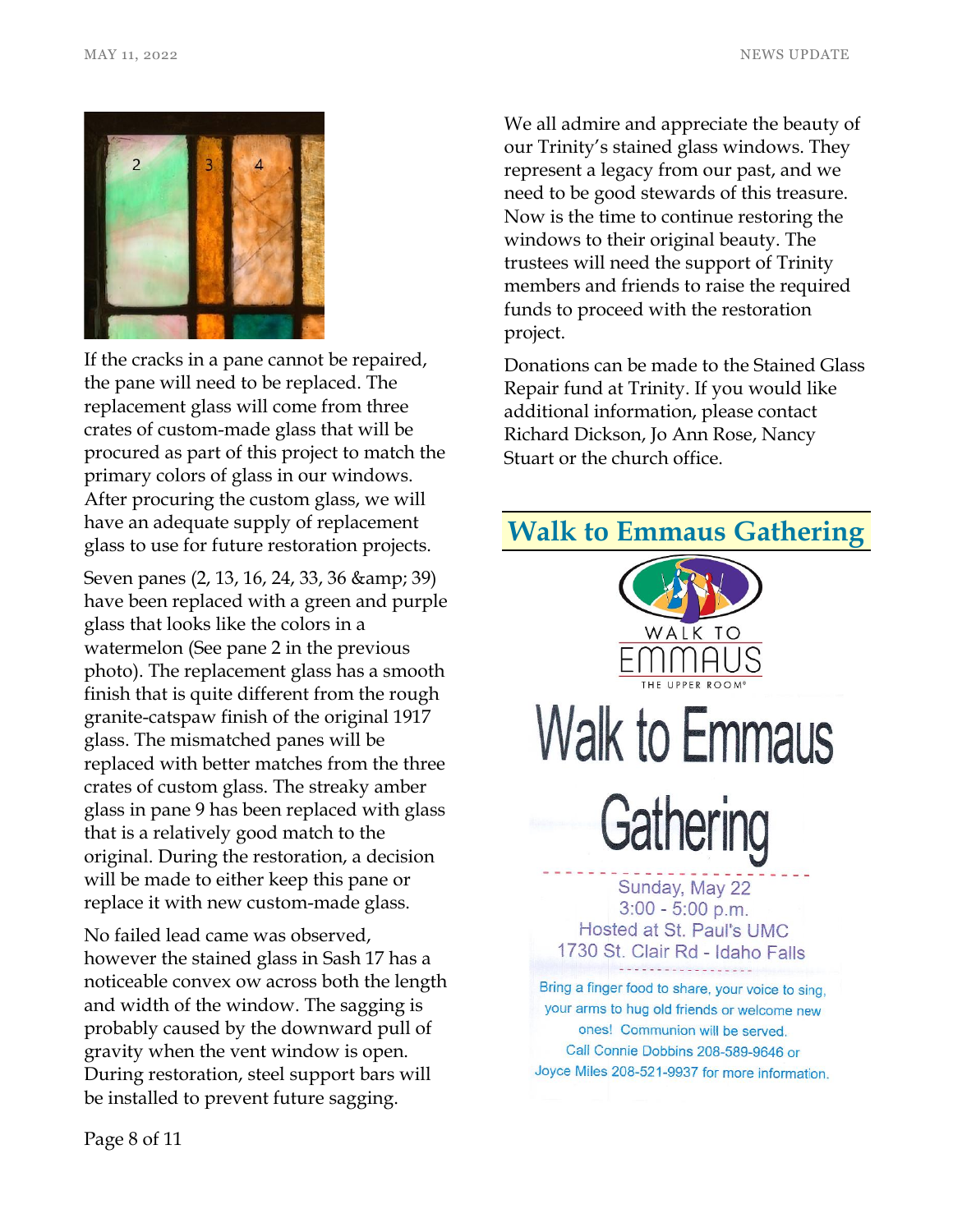### **Birthdays & Anniversaries**

|                          | <u>May</u>       |
|--------------------------|------------------|
| Patti Edwards            | 11 <sup>th</sup> |
| Debbie Miller            | 11 <sup>th</sup> |
| Logan Nelson             | 11 <sup>th</sup> |
| Edward Kiefner           | 12 <sup>th</sup> |
| Cheryl O'Brien           | 12 <sup>th</sup> |
| <b>Pauline Mickelson</b> | 14 <sup>th</sup> |
| <b>Bob Siedelmann</b>    | 14 <sup>th</sup> |
| Danielle Tuckett         | 16 <sup>th</sup> |
| Mark Borland             | 20 <sup>th</sup> |
| Jennifer Haas            | $21$ st          |
| Les McCray               | $21$ st          |
| Lyndel Brandshaw         | 23rd             |
| Jr Gonzalez              | 25 <sup>th</sup> |
| David Oliver             | 25 <sup>th</sup> |
| <b>Kelly Carney</b>      | 26 <sup>th</sup> |
| Jennifer Wade            | 26 <sup>th</sup> |
| <b>Iristine Harmon</b>   | 27 <sup>th</sup> |
| Faith Borland            | 28 <sup>th</sup> |
| Sara Jensen              | 30 <sup>th</sup> |
| Eric Lybeck              | 30 <sup>th</sup> |
| <b>Wesley Gates</b>      | $31$ st          |

### **Scholarships**

<span id="page-8-0"></span>ATTENTION High School Seniors and College Students! The TUMC Endowment Committee is kicking off its scholarship process for the 2022/2023 academic year. Two scholarships are available: 1. The Hazel Skelton General Scholarship: one scholarship, up to \$1,000 2. Chesbro Music Scholarship: one scholarship, up to \$1,000, for those pursuing a college major or minor in music The Pete Isaksen Scholarship is not available. The funds have all been awarded. Many students benefitted from his generosity and we are so thankful!

Applicants will be considered for all available scholarships, with selections made based on individual scholarship criteria. Therefore, each applicant only needs to submit one application package. Completed application packages, including a brief essay, transcripts, and two letters of reference, are due no later than June 1, 2022. Completed application packages need to be type written and E-mailed to TrinityUMCIdahoFalls@gmail.com Scholarship applications are available on the church website at www.tumcif.org or by contacting the church office or Kathy Borland. The application has been updated as a "Form" document to assist you in completing it electronically. A scholarship checklist is also posted on the website to help you. If you have questions regarding the process, please contact Kathy Borland at kaborland28@gmail.com

### <span id="page-8-1"></span>**How to Watch on Facebook**

#### **Watching Trinity Worship Video Without a F.B. Account.**

*Yes, you can watch Trinity Sunday morning worship video without a Facebook account.*

#### ON THE COMPUTER:

1. Go to GOOGLE CHROME web browser and type in:

2. <https://www.facebook.com/TUMCIF/>

3. The Trinity Facebook page comes up and you can see the video.

4. Then a Facebook "sign on" window comes up

5. At the bottom of the Sign on Window there was a "NOT NOW" button

6. Push that button and you are free to watch the live stream on a laptop without a Facebook account.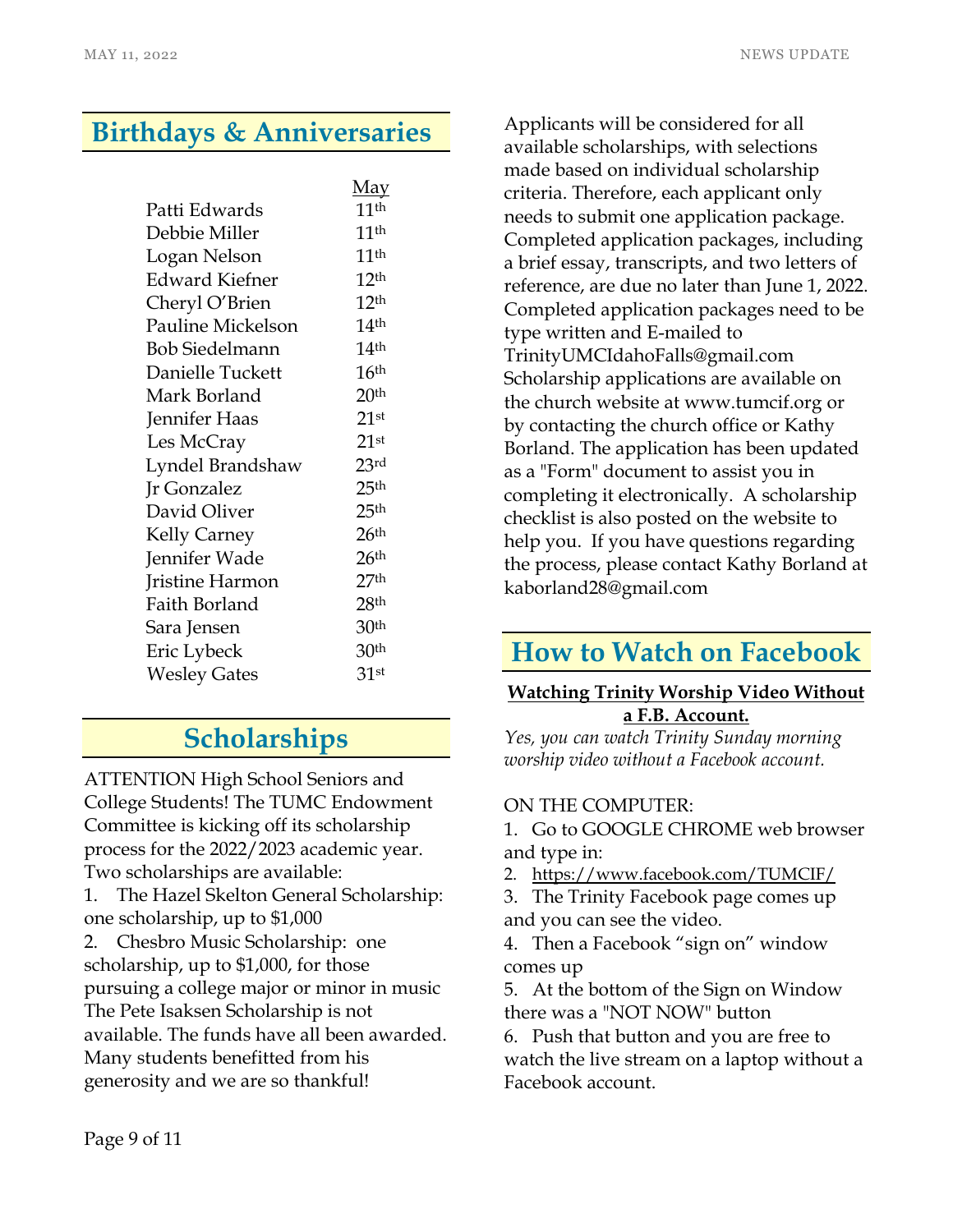#### ON THE CELL PHONE:

- 1. Go to web browser and type in:
- 2. <https://www.facebook.com/TUMCIF/>
- 3. The Trinity Facebook page comes up and you can see the video.
- 4. Then a Facebook sign on window came up
- 5. Using your finger scroll down the screen
- 6. A second Facebook sign on window comes up
- 7. Close that 2nd window by pressing the "X" box up in the top right corner
- 8. You can see the video on the screen and play it by pressing the play triangle
- 9. It only shows the latest videos.
- 10. If you press SHOW ALL you can see all the videos back to March.
- 11. You are free to watch the live stream on an iPhone without a Facebook account.

# **Trinity Leadership**

Below are the names and contacts for the leadership positions for the next year. Please let the appropriate leader know how you are willing to serve.

- Bev Kemp Chair of Staff/Parish Relations (208)569 -6149 [bevmkemp@gmail.com](mailto:bevkemp@gmail.com)
- Do n Rohde Chair of Trustees (860)810 -3227 [donrohde@aol.com](mailto:donrohde@aol.com)
- Robin Stewart Chair of Administrative Council (208)521 -6358 [robin.s.stewart@gmail.com](mailto:robin.s.stewart@gmail.com)
- Scott Taylor, Chair of Finance (208)201 -5593